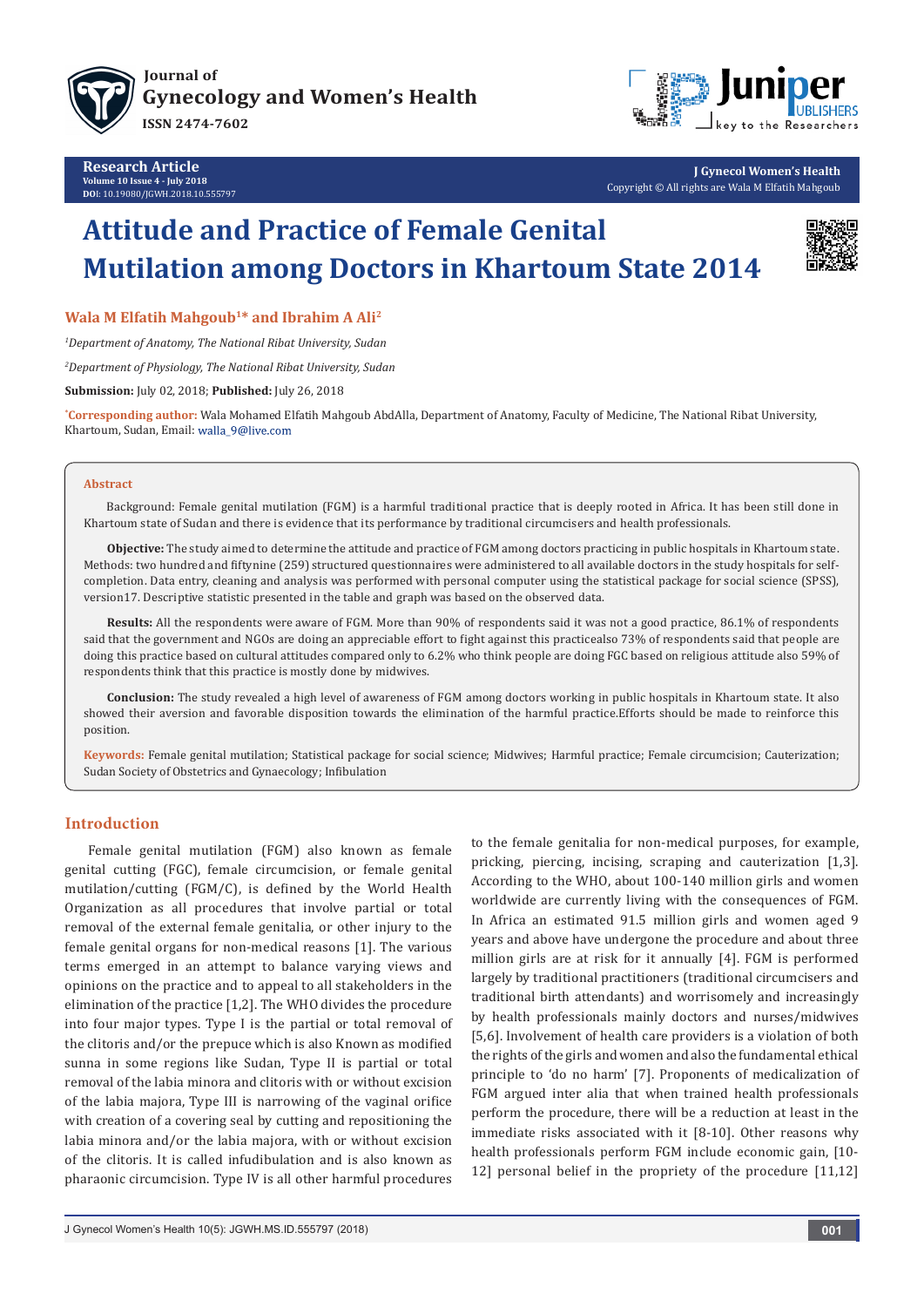and pressure to satisfy the cultural demands of the community where they practice [10-12]. Several measures have been taken internationally, regionally and at national levels to increase awareness and eliminate FGM. For example in 2003, the African Union adopted the Maputo Protocol promoting women's rights including an end to FGM [13]. This went into force in November 2005, and by July2010, 25 member countries had ratified and deposited the Maputo Protocol including Sudan in June 2008 [14].

Although little research has been conducted regarding the psychological impact of FGM, there is some anecdotal evidence that psychological trauma occurs as a result of FGM. For example, Alice Muir-Leach describes the changes in behavior that she observed among young Sudanese girls as a result of genital mutilation: Before the ordeal, the infibulation, they were friendly, clear eyed normal children, and had no fear of a medical examination. But a child who had been recently infibulated, when seen some two months later or even up to two years later, showed a very different picture. She stood trembling with fear at the open door, or else bolted into the examination room and crouched in the far corner, and it was with difficulty that she was persuaded to remove even her outer garments. Others with more courage, approached trembling and stood weeping silently. They were terrified at the sight of a metal instrument such as a stethoscope or spatula. In all cases the sound of a metal spatula being lifted from the tray caused a slight trembling even if the examination had proceeded normally till then. In others, the sight of the spatula in my hand brought on a nerve storm, and it was impossible to continue. This seems to indicate an unreasoning fear of surgical instruments [15].

Research into the phenomena of genital mutilation in Sudan has a long tradition [16]. Sudanese doctors have been involved in research and study efforts since the 1960s, but it was not until the 1970s that anti-FGM activities gathered strength. Towards the end of the 1970s, both the Sudan Family Planning Association and the Sudan Society of Obstetrics and Gynaecology adopted recommendations with a view to abolishing genital mutilation. In the wake of this, several voluntary organisations were established. Currently there is a number of government and voluntary organisations working towards the elimination of FGM. But despite these long term efforts, genital mutilation continues to be widespread in Sudan. Whereas a few positive changes have been observed, these relate primarily to a transition

from infibulation to clitoridectomy [17]. The Objectives of this research is to study the attitude and practices of medical doctors toward female genital cutting.

## **Methods**

The study design is a descriptive cross-sectional, facility based study performed in Khartoum state teaching hospitals (Khartoum teaching hospital, Omdurman teaching hospital, Khartoum North teaching hospital). The study populations are the practicing medical doctors in the mentioned educational hospitals. 259 doctor were participate after the project was fully informed to each one and signed a consent. sample population was divided into three groups (consultants, registrars, and medical officers) and the selection from each group will be according to the size. Data management and analysis: The collected data was analyzed using the statistical package for the social sciences version 17. Descriptive data are provided as mean±SD compared with international values. P value less than 0.05 is consider statistically significant. This study was ethically cleared, and consent have been taken.

#### **Result**

Results are shown in Table [1-10] andFigure [1-7].

| <b>Frequency</b><br>Age |  | Percentage |
|-------------------------|--|------------|
|                         |  |            |

**Table 1:** Show socio -demographic characteristic of respondents.

| $=< 25$ | 22  | 8.5  |
|---------|-----|------|
| 25-34   | 137 | 52.9 |
| 35-44   | 45  | 17.4 |
| 45-54   | 50  | 19.3 |
| $>= 55$ |     | 1.9  |

**Table 2:** Showing that 94.6% of respondents are Muslims.

| <b>Religious</b> | <b>Frequency</b> | Percentage |
|------------------|------------------|------------|
| Islam            | 245              | 94.6       |
| Christianity     | 14               | 5.4        |

**Table 3**: Showing that the majority of respondents from Khartoum teaching hospital.

| <b>Place of Practice</b>         | Frequency | Percentage |
|----------------------------------|-----------|------------|
| Khartoum teaching hospital       | 175       | 67.6       |
| Omdurman teaching hospital       | 69        | 26.9       |
| Khartoum North teaching hospital | 15        | 5.5        |

**Table 4:** Shows the attitude of respondent toward FGC more than 90% said it was not a good practice, more than 86.1% say that government and NGOs doing enough effort.

| <b>Attitudinal Question</b>                   | Yes | Percent | N <sub>o</sub> | Percent | Don't Know | Percent |
|-----------------------------------------------|-----|---------|----------------|---------|------------|---------|
| A good practice                               | 21  | 8.1     | 238            | 91.9    |            |         |
| Encourage FGC                                 | 21  | 8.1     | 238            | 91.9    |            |         |
| Be criminalized                               | 218 | 84.2    | 41             | 15.8    |            |         |
| Your daughter to be circumcised               | 41  | 15.8    | 213            | 82.2    |            |         |
| Government and NGOs doing enough to fight FGC | 223 | 86.1    | 31             | 12      |            | 1.9     |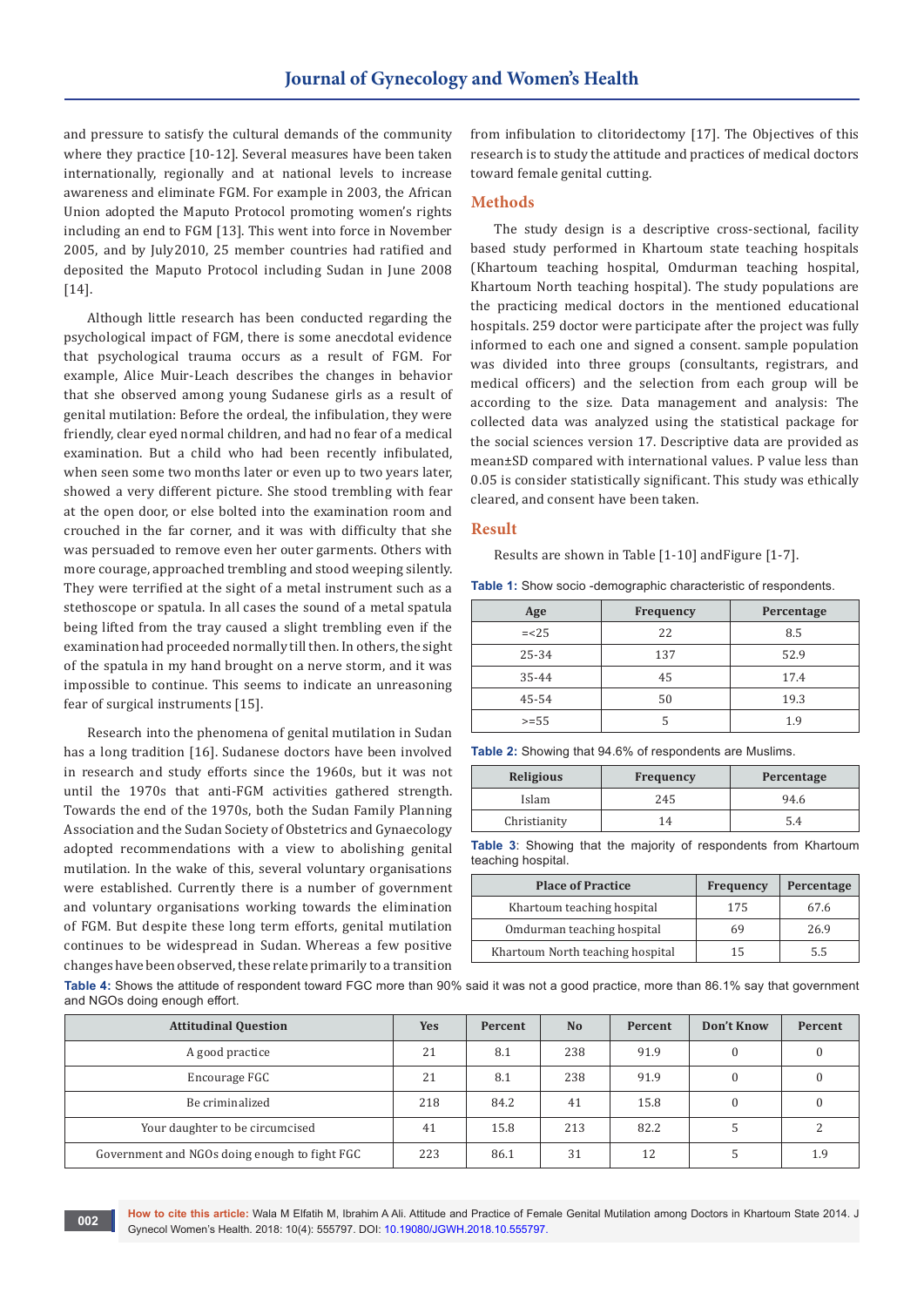|                                | Frequency | <b>Valid Percent</b> |
|--------------------------------|-----------|----------------------|
| Doctors                        | 10        | 3.9                  |
| <b>Nurses</b>                  | 21        | 8.1                  |
| Midwives                       | 153       | 59.1                 |
| <b>Traditional Practioners</b> | 75        | 29                   |
| Total                          | 259       | 100                  |

**Table 5:** Shows that 59.1% of respondents said that midwives are doing the practice.

**Table 6:** Showing that 68.8% of practice was done at home.

|       |                   | Frequency | Percent |
|-------|-------------------|-----------|---------|
| Valid | At hospital       |           | 31.3    |
|       | At home           | 11        | 68.8    |
|       | 0 <sub>ther</sub> |           |         |
|       | Total             | 16        | 100     |

**Table 7:** Association between group (medical officer, registrars and consultant ):- Between Medical officer, registrars and consultants and their attitude to FGC more medical officer and registrar said it is not a good practice.

|       |                 | Is Female Genital Cutting is<br>a Good Practice? |                | <b>Total</b> |
|-------|-----------------|--------------------------------------------------|----------------|--------------|
|       |                 | <b>Yes</b>                                       | N <sub>o</sub> |              |
| Group |                 |                                                  |                |              |
|       | Medical officer | 80                                               | 100            | 180          |
|       | Registrar       | 19                                               | 35             | 54           |
|       | Consultant      | 15                                               | 1 <sup>0</sup> | 25           |
| Total |                 | 114                                              | 145            | 259          |

**Table 8:** Approximately half of medical officers and consultants and two third of registrars do not encourage the practice.

|       |                 | Is Female Genital Cutting is<br>a Good Practice? |                | <b>Total</b> |
|-------|-----------------|--------------------------------------------------|----------------|--------------|
|       |                 | <b>Yes</b>                                       | N <sub>o</sub> |              |
| Group |                 |                                                  |                |              |
|       | Medical officer | 80                                               | 100            | 180          |
|       | Registrar       | 19                                               | 35             | 54           |
|       | Consultant      | 15                                               | 1 <sup>0</sup> | 25           |
| Total |                 | 114                                              | 145            | 259          |

**Table 9:** Most said it should not be criminalized.

| Group |                    | Do you think Female Genital<br><b>Cutting should be Criminalized?</b> |                | <b>Total</b> |
|-------|--------------------|-----------------------------------------------------------------------|----------------|--------------|
|       |                    | <b>Yes</b>                                                            | N <sub>0</sub> |              |
|       | Medical<br>officer | 110                                                                   | 70             | 180          |
|       | Registrar          | 38                                                                    | 16             | 54           |
|       | Consultant         | 14                                                                    | 11             | 25           |
| Total |                    | `190                                                                  | 69             | 259          |

|       |                 | <b>Would you have your Daughter</b><br><b>Circumcised (If You Have One)</b> |     |     |
|-------|-----------------|-----------------------------------------------------------------------------|-----|-----|
|       |                 | <b>Total</b><br><b>Yes</b><br>N <sub>o</sub>                                |     |     |
|       | Group           |                                                                             |     |     |
|       | Medical officer | 75                                                                          | 105 | 180 |
|       | Registrar       | 18                                                                          | 36  | 54  |
|       | Consultant      | 13                                                                          | 12  | 25  |
| Total |                 | 106                                                                         | 153 | 259 |





**Figure 2:** Showing that 52.1% of respondents were from middle of Sudan.



**Table 10:** Most said that they would not let their daughters circumcised.

**How to cite this article:** Wala M Elfatih M, Ibrahim A Ali. Attitude and Practice of Female Genital Mutilation among Doctors in Khartoum State 2014. J Gynecol Women's Health. 2018: 10(4): 555797. DOI: [10.19080/JGWH.2018.10.555797.](http://dx.doi.org/10.19080/JGWH.2018.10.555797)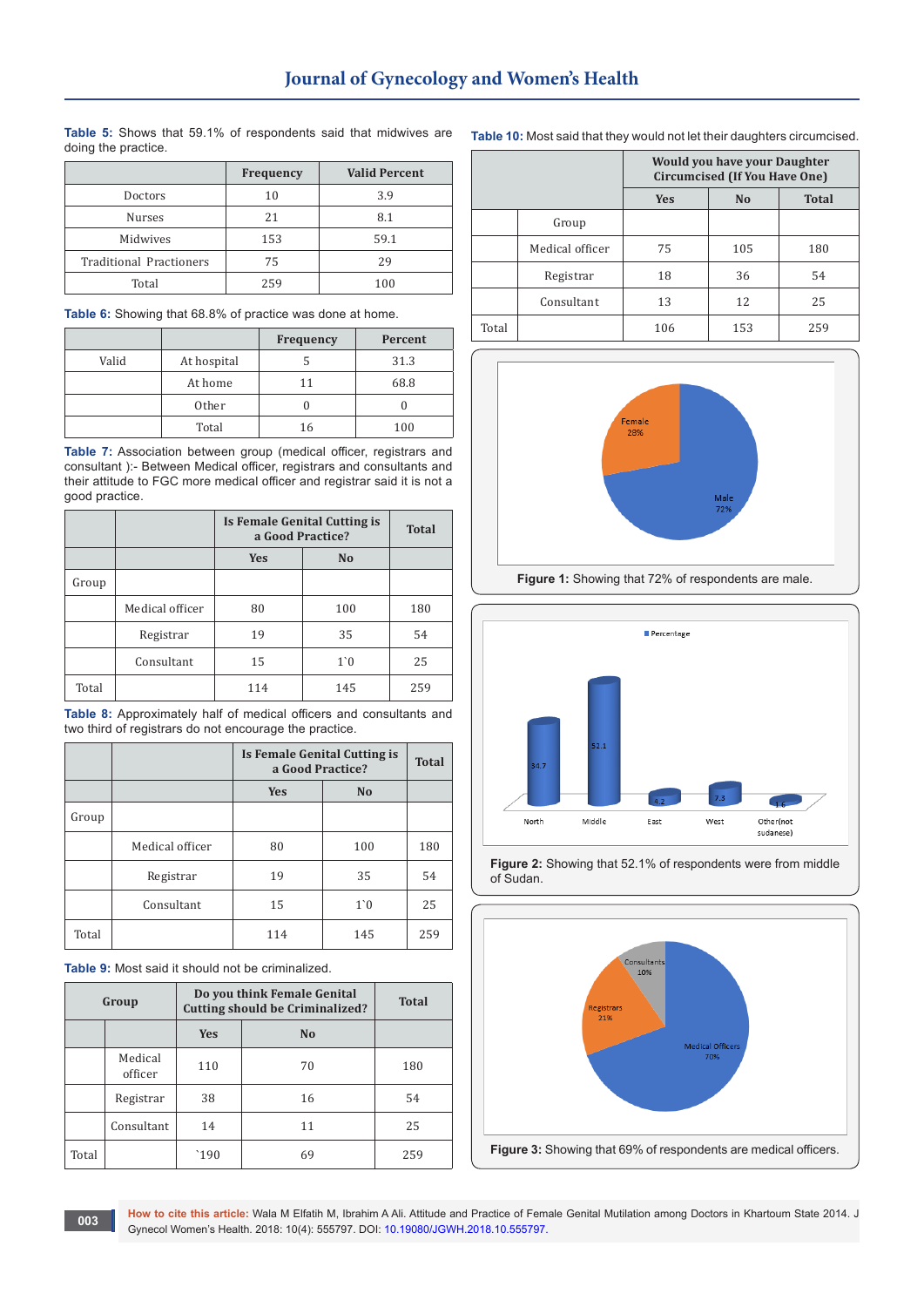

**Figure 4:** Showing that 73% of respondents said that cultural habit is a cause to do FGC.



**Figure 5:** Shows that 79.9% of respondents state that most of the practice is done at home.





**Figure 7:** Showing that the most practicing type of FGC is modified sunna.

# **Discussion**

This study assessed the attitude and practice of FGM among doctors working in Khartoum, Omdurman and Khartoum North educational hospitals. All the respondents were aware of FGC and displayed an appreciable knowledge of the practice as evident from their responses. FGC is still a major public health challenge and even it is a topical issue in Khartoum state, the health professionals demonstrated a positive attitude towards the elimination of this harmful practice, and this is irrespective of their gender or professional category. This is a step in the right direction and suggests that doctors in Khartoum state do not approve of medicalization or any other strategy that may perpetuate the practice. Evidence abounds for an increasingly positive attitude in support of elimination campaigns among health professionals and the general population worldwide [10].

Most of respondents are between 25-34 years old, from the middle of Sudan and practicing in Khartoum teaching hospitals more are Muslims and males. Also most of respondents are medical officers.91.9% of respondents said that it is not a good practice and this result is also concise to a result in a research done by Oyeyemi A.S and etal in Beylsa state of Nigeria. Also 86.1% of respondents think that the government and NGOs are doing an appreciable effort to fight against this practice, 73% of respondents think that people are doing this practice based on cultural attitudes compared only to 6.2% who think people are doing FGC based on religious attitude also 59% of respondents think this practice is mostly done by midwives and this concise with a report done in 2008 by Landinfo in female genital mutilation in Sudan and Somalia.

Only 16 out of 259 had performed FGC and the modified Sunna is the most type to be practiced with a percentage of 43.8% comparing to 37.5% for Sunna and 18.8% for the Khifad firuni. 68.8% of the practices done at homes compared to 31.3% done at hospitals.

In an association between the medical officers, registrars and consultants toward their attitudes toward the practice more medical officers and registrars said it is not a good practice while approximately half of the medical doctors and consultants and two third of registrars are not encouraging the practice, also the majority of respondents think it should be criminalized; two third of registrars state that they would not circumcised their daughters. These trends of Ideations among relatively young doctors may be due to increase awareness among these groups (i.e. medical officers and registrars) from one side and the dictatrix of grandfather/mother mentality among relatively older groups (i.e. consultants)The findings may not wholly represent the true picture among the study population, as those that failed to respond may have a different perspective on the subject.

### **Conclusion**

The study revealed a high level of awareness of FGM among doctors working in public hospitals in Khartoum state. It also

**How to cite this article:** Wala M Elfatih M, Ibrahim A Ali. Attitude and Practice of Female Genital Mutilation among Doctors in Khartoum State 2014. J Gynecol Women's Health. 2018: 10(4): 555797. DOI: [10.19080/JGWH.2018.10.555797.](http://dx.doi.org/10.19080/JGWH.2018.10.555797) **<sup>004</sup>**